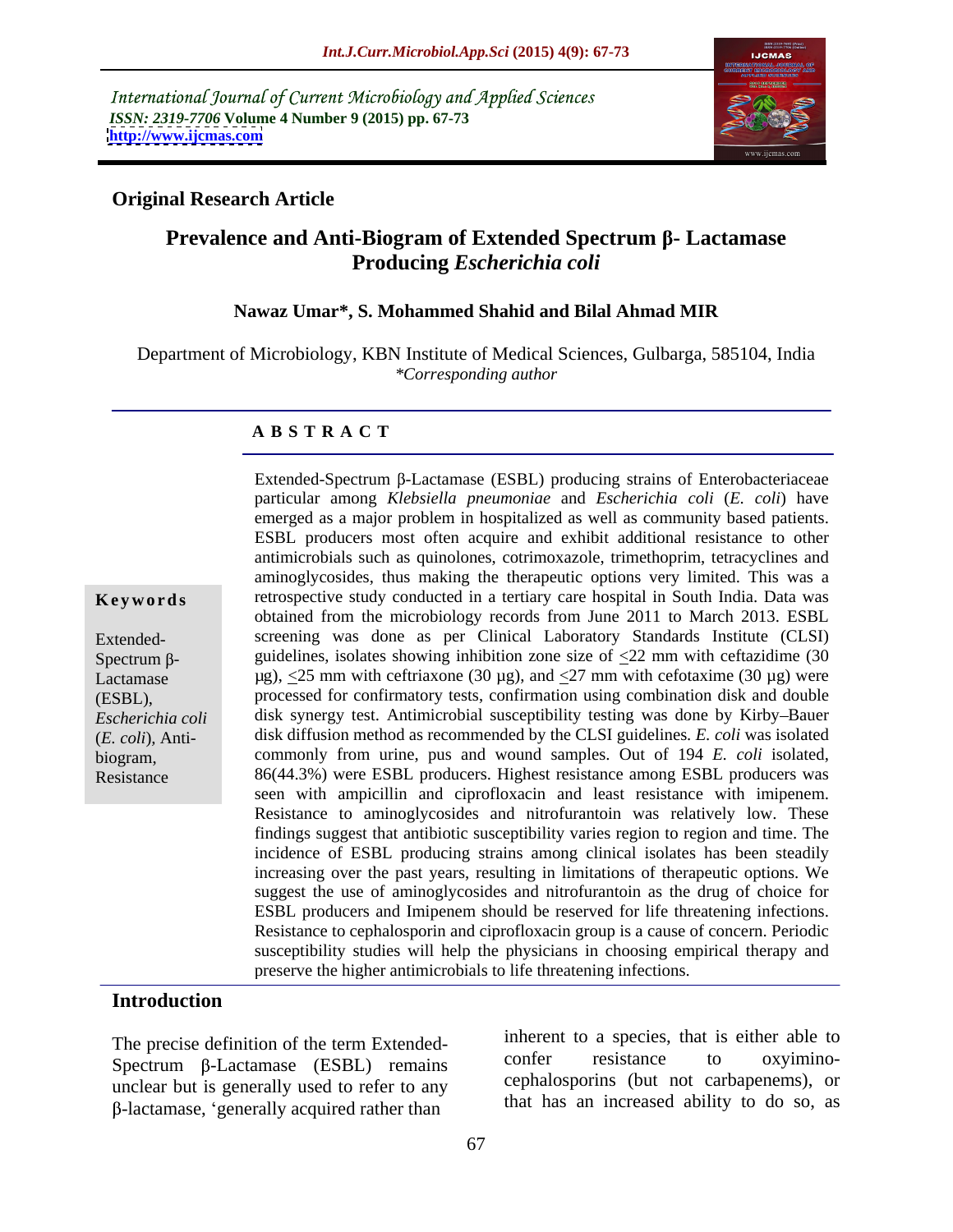compared with classic members of its **Material and Methods** genetic family' (Livermore, 2008). ESBL producing strains of Enterobacteriaceae This was a retrospective study conducted in particular among *Klebsiella pneumoniae* and a tertiary care hospital in South India. Data *Escherichia coli* (*E. coli*) have emerged as a major problem in hospitalized as well as community based patients (Rodriguez-Bano samples including pus, urine, blood, stool, *et al.,* 2004). Infections associated with sputum were received in the department of ESBL producing isolates are difficult to detect and treat, thereby causing increased mortality and morbidity of patients **Isolation and identification** (Krishnakumar *et al.,* 2012).

 $\beta$ -lactamase production is perhaps the single container were inoculated using an most important mechanism of resistance to inoculating loop of 10  $\mu$ L volume penicillins and cephalosporins (Chaudhary calibration on cystine lactose electrolyte *et al.,* 2004). *E. coli* possess a naturally deficient (CLED) agar plates. Other liquid occurring chromosomally mediated plasmid specimens such as CSF, sputum, stool, and mediated  $\beta$ -lactamases. These enzymes are thought to have evolved from penicillin binding protein. Detection of ESBL plates and MacConkey agar plates using an producers may be of utmost importance inoculating loop. Identification of the because this represents an epidemiologic isolated organism was done on the basis of marker of colonization and therefore there is coutine biochemical tests and gram staining potential for transfer of such organisms to was performed to confirm *E. coli* using other patients (Aggarwal *et al.,* 2009).

ESBL producers most often acquire and exhibit additional resistance to other options very limited (Chopra *et al.*, 2008; guidelines (Clinical and Laboratory Morosini *et al.*, 2006; Talbot, 2008). There Standards Institute, 2010), isolates showing

Knowledge of local prevalence and antibiotic susceptibility pattern will help the physician in choosing empirical therapy and help in formulating hospital antibiotic **a) Phenotypic confirmatory test with** policy. Hence the present study was done to combination disk know the prevalence and antibiogram of ESBL producing *E. coli* from various Disk of ceftazidime plus clavulanic acid

# **Material and Methods**

was obtained from the microbiology records from June 2012 to March 2014. Clinical microbiology.

# **Isolation and identification**

Urine samples collected in universal container were inoculated using an different body fluids collected in sufficient amount were inoculated on the blood agar standard protocol (Pamela, 2007).

# **ESBL screening**

antimicrobials, thus making the therapeutic Screening of ESBLs was done as per CLSI Morosini *et al.,* 2006; Talbot, 2008). There Standards Institute, 2010), isolates showing also seems to be a discrepancy between inhibition zone size of  $\leq 22$  mm with geographical regional resistances and ceftazidime  $(30 \mu g)$ ,  $\leq 25$  mm with susceptibilities of ESBL organisms (Akram ceftriaxone (30  $\mu$ g), and  $\leq$ 27 mm with *et al.,* 2007; Hoban *et al.,* 2011). cefotaxime (30 µg) were processed for guidelines (Clinical and Laboratory confirmatory tests.

# **Confirmatory tests for ESBLs**

# **combination disk**

clinical samples. (30/10 mcg) and cefotaxime plus clavulanic acid (30/10 mcg) discs were also included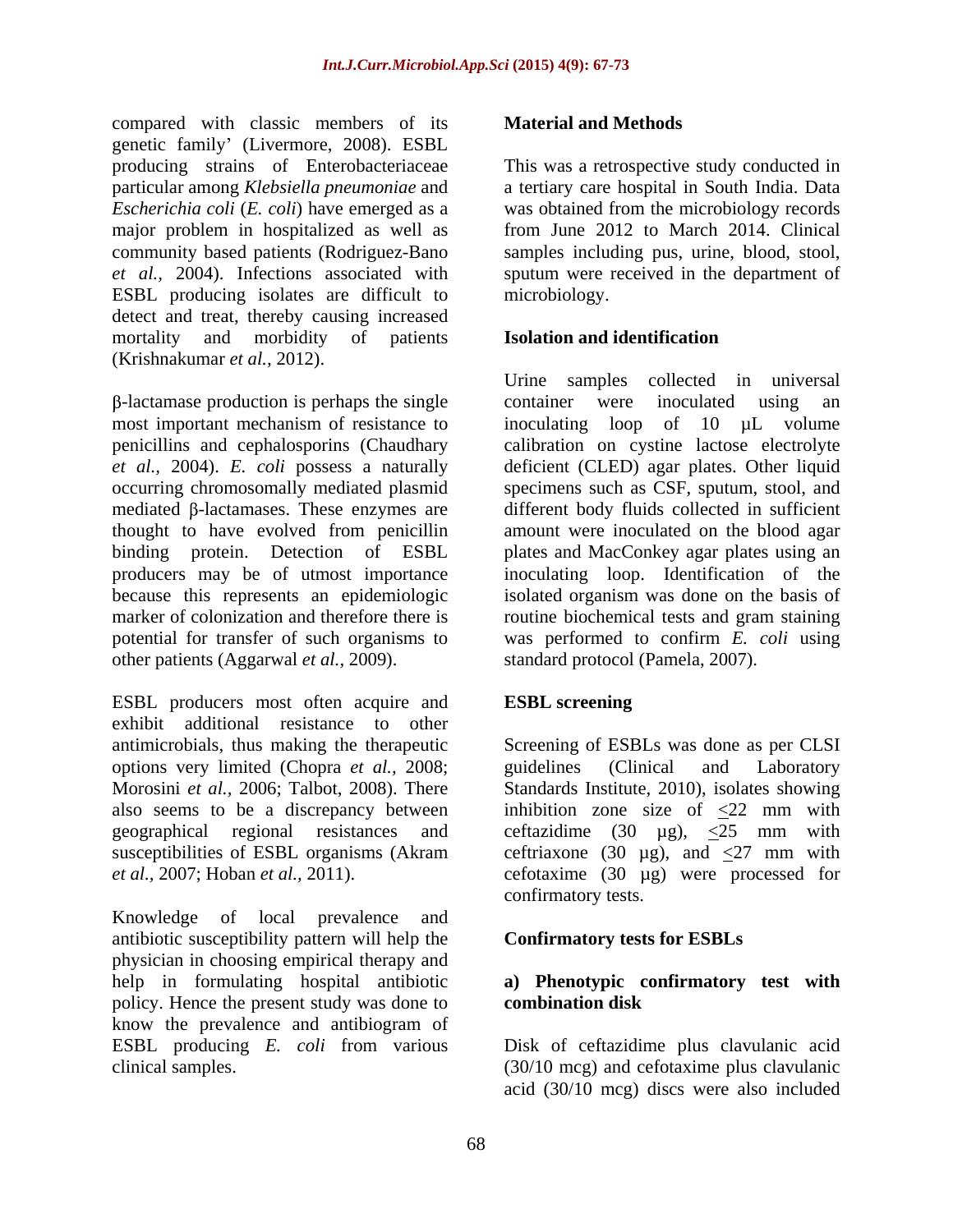along with ceftazidime (30 mcg) and cefotaxime (30 mcg) discs on Muller-Hinton agar. Organism was considered as ESBL producer if there was an increase of >5 mm in the zone diameter of ceftazidime/clavulanic acid disc with respect to that of ceftazidime disc alone and or <5 mm increase in the zone diameter of cefotaxime/clavulanic acid disc with respect

#### **b) Double Disc Synergy Test**

30 µg antibiotic disks of ceftazidime, ceftriaxone, cefotaxime, and aztreonam are placed on the lawn culture plate of *E. coli*, Most cases were from females and most 30 mm (center to center) from the common affected age group was 21–30 amoxicillin/clavulanic acid (20/10 µg) disk. vears. This plate was incubated aerobically overnight at 37°C and examined for an Out of 194 *E. coli* isolated, 86(44.3%) were extension of the edge of zone of inhibition ESBL producers. The antibiogram of ESBL of antibiotic disks toward the disk and non-ESBL producers is shown in table containing clavulanate. It is interpreted as  $\qquad \qquad$  3. synergy, indicating the presence of an ESBL. Highest resistance among ESBL producers

#### Antimicrobial susceptibility testing and least resistance with Imipenem

Antimicrobial susceptibility testing was ESBL producing Gram-negative bacilli done by Kirby–Bauer disk diffusion method especially *E.coli* and K. pneumonia have as recommended by the Clinical Laboratory acquired resistance to commonly used drugs Standards Institute (CLSI) guidelines both in hospital and community acquired (Clinical and Laboratory Standards Institute, 2010). Commercially available antibiotic disks (Hi Media India) were used for they are difficult to treat, due to ability to antimicrobial susceptibility testing. The develop resistance (intrinsic and acquired) to following antibiotic disks were used, most commonly used anti-microbial agents. ampicillin (10 µg), amoxicillin/clavulanic acid (20/10 µg), piperacillin(100 µg), antimicrobial resistance is the production of piperacillin-tazobactam (100/10 μg), extended spectrum β-lactamases (Shahina *et* ceftazidime (30 µg), cefotaxime (30 µg),  $al$ , ceftriaxone (30 µg), cefepime (30 µg), producing strains among clinical isolates has aztreonam (30  $\mu$ g), imipenem (10  $\mu$ g), amikacin (30 µg), gentamicin (10 µg), ciprofloxacin (30  $\mu$ g), ofloxacin (5  $\mu$ g) and nitrofurantoin (300 µg). *E.coli* ATCC 25922 and *E. coli* ATCC 35218 (for  $\beta$ -lactam/ $\beta$ - In the present study, prevalence of ESBL

lactamase inhibitor combination) were used as control strains.

#### **Results and Discussion**

A total of 194 isolates of *E. coli* were obtained from various clinical samples as shown in table 1.

to that of cefotaxime disc alone *E. coli* was isolated commonly from urine, pus and wound samples

> The demographics of the *E. coli* isolated cases are shown in table 2.

Most cases were from females and most common affected age group was  $21-30$ years.

3.

was seen with ampicillin and ciprofloxacin

and least resistance with Imipenem<br>ESBL producing Gram-negative bacilli infections worldwide. Nosocomial infections are mainly caused by gram negative bacteria One of the important mechanisms of 2011). The incidence of ESBL been steadily increasing over the past years, resulting in limitations of therapeutic options (Ananthakrishnan *et al.,* 2000).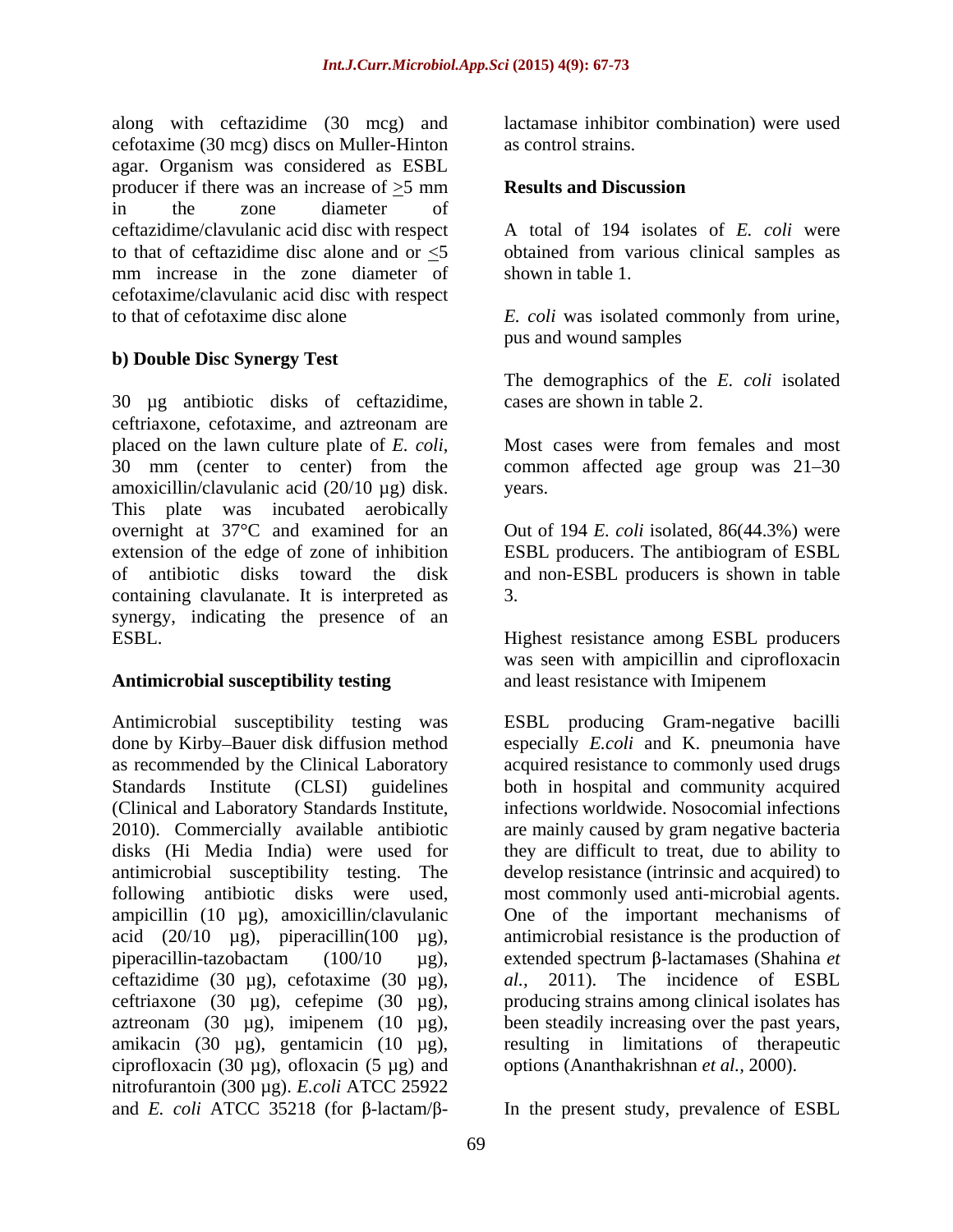producing *E. coli* was 44.3%. Prevalence of ESBL varies across geographical regions as ESBL producers showed higher resistance demonstrated by large scale studies like SENTRY, SMART, MYSTIC. As per the resistance among ESBL producers was seen SMART study conducted in Asian-Pacific in with ampicillin and ciprofloxacin and least 2007, the prevalence of ESBL production in resistance with Imipenem. Resistance to Enterobacteriaceae was reported to be Cephalosporin group ranged from 77% to highest from India (79%) (Hawser *et al.,* 83%. Resistance to aminoglycosides and 2009). In the United States, ESBL producing nitrofurantoin was relatively low. This *E.coli* ranges from 0 to 25% with the finding is similar to other studies (Shanthi average being around 3% (National and Sekar, 2010; Al-Zarouni et al., 2008). Nosocomial Infections Surveillance System, 2004). In Asia, the percentage of ESBL pattern, 81.37% to piperacillin-tazobactam, production in *E. coli* is 4.8, 8.5, and up to 76.06% for cefoperazone-sulbactam and 12% in Korea, Taiwan, and Hong Kong, 45.48% for ticarcillin-clavulanic (Mohanty respectively (Pai *et al.,* 1999; Yan *et al.,* ESBL varies across geographical regions as<br>
ESBL producers showed higher resistance<br>
SENTRY, SMART, MYSTIC. As per the resistance among ESBL producers (Table 3). Highest<br>
SMART study conducted in Asian-Pacific in<br>
2007, th

than non-ESBL producers (Table 3). Highest Cephalosporin group ranged from 77% to and Sekar, 2010; Al-Zarouni *et al.*, 2008).<br>Other studies have found varying sensitivity *et al.,* 2005).

**Table.1** *E. coli* isolated from clinical samples

| Organism        | Frequency | Percentage |
|-----------------|-----------|------------|
|                 |           |            |
| Urine           |           | 42.2       |
| Pus             | 45        | 23.1       |
| Wound           | ∠⊣        | 12.3       |
|                 |           |            |
| Sputum<br>Blood | 18        |            |
| Stool           |           | 4. J       |
| Body fluids     |           |            |
| <b>Total</b>    | 194       | <b>100</b> |

**Table.2** Demographics of *E. coli* isolated cases (n=194)

| Age group (Years)     | <b>Male</b> | Female                             | <b>Total</b> |
|-----------------------|-------------|------------------------------------|--------------|
|                       |             |                                    |              |
| $0 - 10$              |             |                                    |              |
|                       |             |                                    | 29<br>∼      |
| $\frac{11-20}{21-30}$ | 18          | 29<br>↩                            |              |
| $31-40$               | 19          | $\sim$<br>$\overline{\phantom{m}}$ |              |
|                       |             | $\cap$<br>∠.                       | 40           |
| $41-50$<br>$51-60$    |             |                                    | 16           |
| 61-70                 |             |                                    |              |
| <b>Total</b>          | 85          | 109                                | 194          |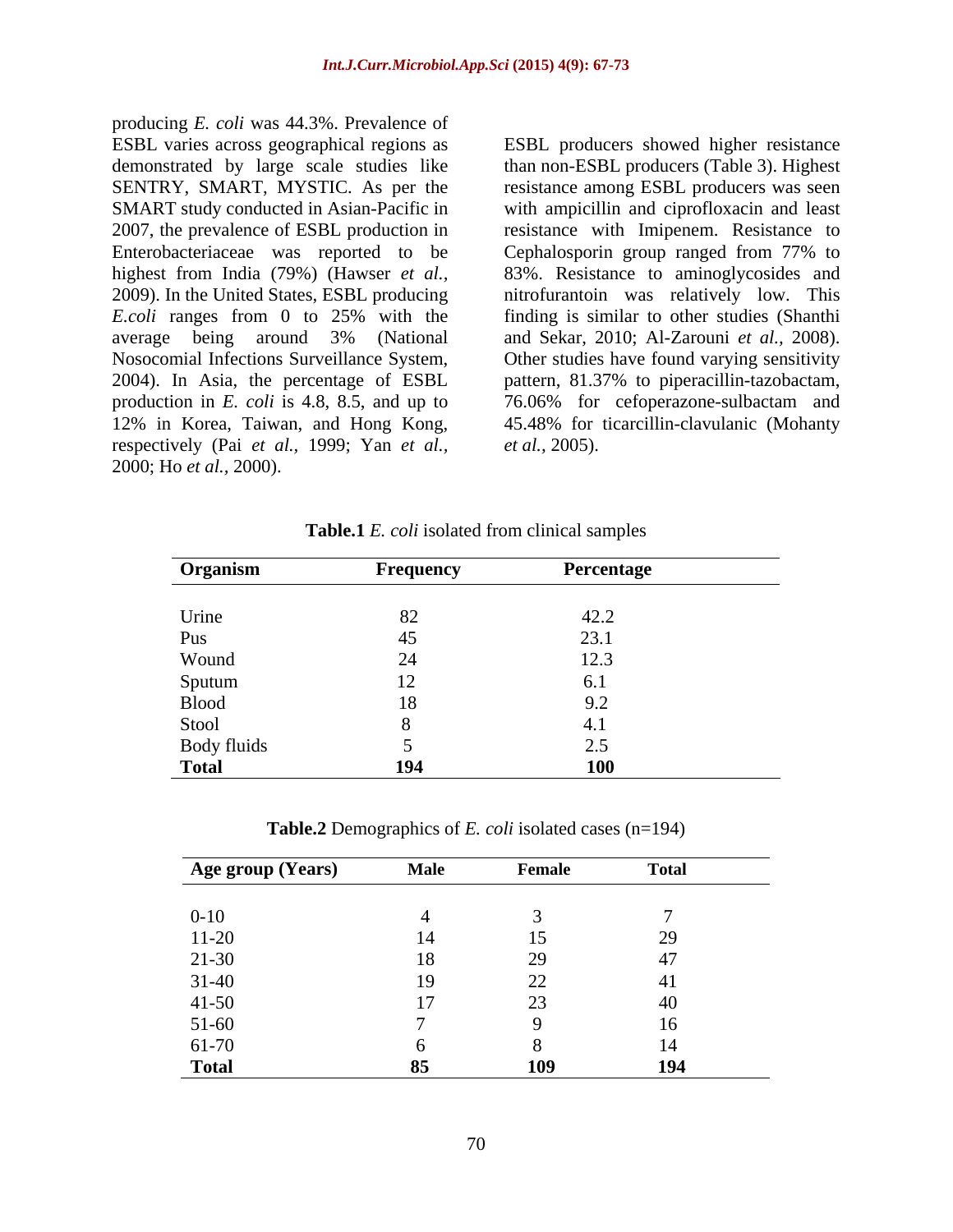| Antibiotic                  | <b>ESBL</b> producers (n=86) | Non ESBL producers (n=108) |
|-----------------------------|------------------------------|----------------------------|
|                             | $n$ (%)                      | $n$ (%)                    |
| Ampicillin                  | 54(62.7)                     | 59 (54.6)                  |
| Amoxicillin/clavulanic acid | 22(25.5)                     | 18(16.6)                   |
| Piperacillin                | 28(32.5)                     | 12(11.1)                   |
| Piperacillin-tazobactam     | 09(10.4)                     | 02(1.8)                    |
| Ceftazidime                 | 18(20.9)                     | 04(3.7)                    |
| Cefotaxime                  | 17(19.7)                     | 05(4.6)                    |
| Ceftriaxone                 | 15(17.7)                     | 04(3.7)                    |
| Cefepime                    | 20(23.2)                     | 09(8.3)                    |
| Aztreonam                   | 04(4.6)                      | 0                          |
| Imipenem                    |                              |                            |
| Amikacin                    | 10(11.6)                     | 06(5.5)                    |
| Gentamicin                  | 14(16.2)                     | 08(7.4)                    |
| Ciprofloxacin               | 52(60.4)                     | 45(41.6)                   |
| Ofloxacin                   | 48(55.8)                     | 39(36.1)                   |
| Nitrofurantoin              | 12(13.9)                     | 14(12.9)                   |

**Table.3** Antibiogram of *E. coli* (Resistance pattern)

Another study reported 89.7% sensitivity to ciprofloxacin group is a cause of concern. amikacin and 85.3% to piperacillin-Periodic susceptibility studies will help the tazobactam (Manoharan *et al.,* 2011). A recent study reported sensitivities to and preserve the higher antimicrobials to life piperacillin-tazobactam 89%, amikacin 22%, gentamicin 56% and tobramycin 78% (Sarma *et al.,* 2011). These findings suggest that antibiotic susceptibility varies region to region and time. We suggest the use of We authors thank the microbiology record aminoglycosides and nitrofurantoin as the drug of choice for ESBL producers and Imipenem should be reserved for life Conflict of interest: None threatening infections.

# **Limitations of the study**

This was a retrospective study, we did not  $\sim$  2009. Detection of extended include other Enterobacteriaceae. Futures spectrum B-lactamase production studies should be prospective and should among include other Enterobacteriaceae like  $Phvsicians$  1:  $7-10$ *Klebsiella pneumoniae* and *Pseudomonas* 

The prevalence of ESBL producing *E. coli*<br>urinary tract infections in J N M C was 44.3%. ESBL producing *E. coli* was resistant to commonly used drugs. Microbiol Antimicrob 6: A Resistance to cephalosporin and

ciprofloxacin group is a cause of concern. physicians in choosing empirical therapy threatening infections.

# **Acknowledgement**

department for providing the laboratory data

# **Conflict of interest:** None

# **References**

- Aggarwal, R., Chaudhary, U., Sikka, R. 2009. Detection of extended  $spectrum$   $\beta$ -lactamase production uropathogens. *J. Lab. Physicians,* 1: 7–10.
- *aeruginosa*. Etiology and antibiotic resistance Akram, M., Shahid, M., Khan, A.U. 2007. patterns of community acquired urinary tract infections in J N M C Hospital Aligarh, India. *Ann. Clin. Microbiol. Antimicrob.,* 6: 4.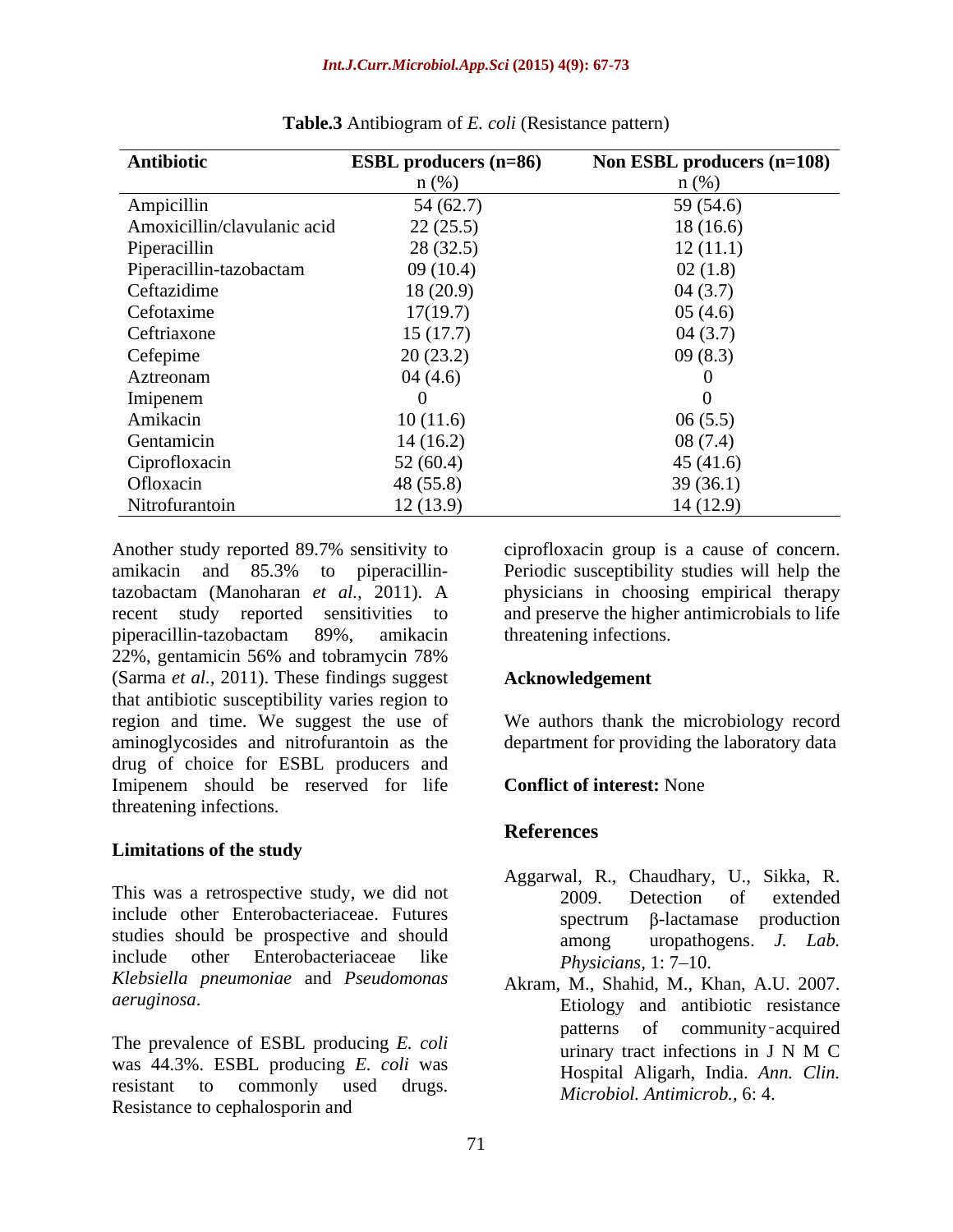- Al-Zarouni, M., Senok, A., Rashid, F., Al- Jesmi, S.M., Panigrahi, D. 2008. susceptibility pattern of extended spectrum beta-lactamaseproducing Kong. APMIS, 108: 237–40.
- Ananthakrishnan, A.N., Kanungo, R., Detection of ESBL producers among
- Chaudhary, U., Aggarwal, R. 2004. Krishnakumar, S., Rajan, R.A., Babu, M.M.,
- Chopra, I., Schofield, C., Everett, M., O'Neill, A., Miller, K., Wilcox, M., Healthcare, 1: 188-92.
- Clinical and Laboratory Standards Institute 2010. Performance standards for twentieth informational supplement
- Hawser, S.P., Bouchillon, S.K., Hoban, D.J., bacilli in the Asia Pacific region: 425-8.
- Ho, P.L., Tsang, D.N.C., Que, T.L., Ho, M.,

Prevalence and anti microbial their prevalence among *Escherichia*  screening methods for detection of  $extended-spectrum \beta-lactamases$  and *coli* and *Klebsiella* species in Hong Kong. *APMIS*, 108: 237–40.

- Enterobacteriaceae in the United Hoban, D.J., Nicolle, L.E., Hawser, S., Arab Emirates. *Med. Princ. Pract.*, Bouchillon, S., Badal, R. 2011. 17(1): 32–6. Antimicrobial susceptibility of Kumar, A., Badrinath, S. 2000. of *Escherichia coli:* Results from the surgical wound infections and burns Resistance Trends (SMART) patients in JIPMER. *Indian J. Med.* program: 2009-2010. *Diagn. Microbial.,* 18(4): 160–65. Microbiol. *Infect. Dis.,* 70: 507–11. Antimicrobial susceptibility of global inpatient urinary tract isolates of *Escherichia coli*: Results from the Study for Monitoring Antimicrobial Resistance Trends (SMART) program: 2009 2010. *Diagn.*
- Extended spectrum  $\beta$ -lactamases Bai, V.D. 2012. Antimicrobial (ESBL) - an emerging threat to susceptibility pattern of extended clinical therapeutics. *Indian J. Med. Microbiol.,* 22(2): 75–80. Bai, V.D. 2012. Antimicrobial spectrum of beta lactamase (ESBL) producing uropathogens from pregnant women, India. *J. Med. Healthcare,* 1: 188–92.
- Frere, J.M., Dawson, M., Livermore, D.M. 2008. Defining an Czaplewski, L., Urleb, U., Courvalin, P. 2008. Treatment of *Clin. Microbiol. Infect.,* 14(Suppl. health-care-associated infections 1): 3–10. extended-spectrum beta-lactamase.  $1)$ :  $3-10$ .
- caused by Gram-negative bacteria: a Manoharan, A., Premalatha, K., Chatterjee, consensus statement. *Lancet Infect.* S., Mathai, D. 2011. Correlation of *Dis.*, 8: 133–9. **TEM, SHV and CTX-M** extended antimicrobial susceptibility testing: antimicrobial susceptibility. *Indian J.*  TEM, SHV and CTX-M extended spectrum beta lactamases among Enterobacteriaceae with their in vitro *Med. Microbiol., 29(2): 161-4.*
- M100-S20-U. CLSI, Wayne, PA. Mohanty, S., Singhal, R., Sood, S., Dhawan, Badal, R.E., Hsueh, P.R., Paterson, Comparative in vitro activity of D.L. 2007. Emergence of high betalactam/beta-lactamase inhibitor levels of extended-spectrum-{beta} lactamaseproducing Gram-negative bacteria. *Indian J. Med. Res.,* 122(5): B., Das, B., Kapil, A. 2005. combinations against gram negative  $425 - 8$ .
- Data from the Study for Monitoring Morosini, M.I., Garcia-Castillo, M., Coque, Antimicrobial Resistance Trends T.M., Valverde, A., Novais, A., (SMART) Program, 2007. Loza, E., Baquero, F., Canton, R. *Antimicrob. Agents Chemother.,* 2006. Antibiotic co-resistance in 53(8): 3280 4. extended-spectrumbeta-lactamase- Yuen, K.Y. 2000. Comparison of vitro activity of tigecycline. producing Enterobacteriaceae and in vitro activity of tigecycline.